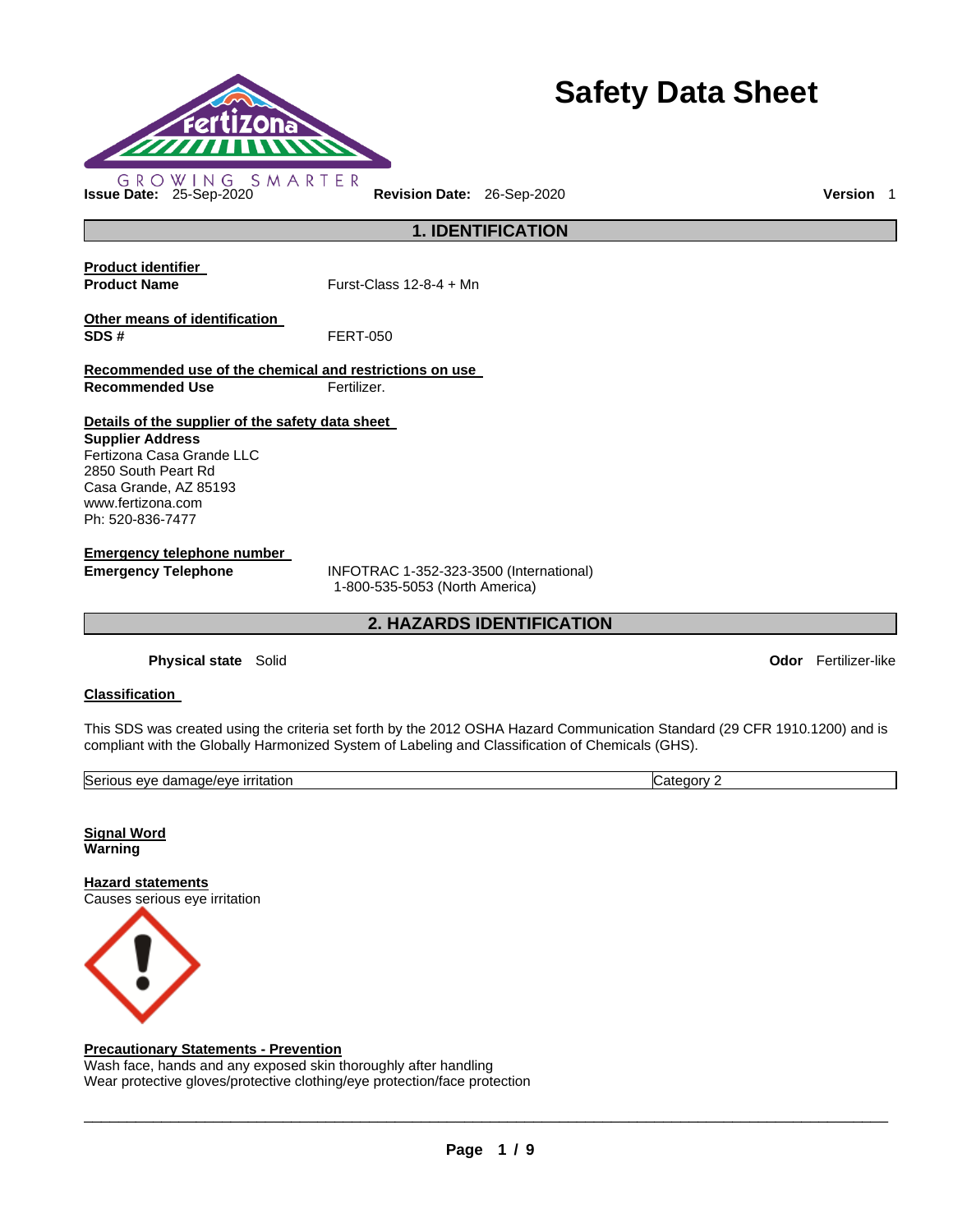#### **Precautionary Statements - Response**

IF IN EYES: Rinse cautiously with water for several minutes. Remove contact lenses, if present and easy to do. Continue rinsing If eye irritation persists: Get medical advice/attention

\_\_\_\_\_\_\_\_\_\_\_\_\_\_\_\_\_\_\_\_\_\_\_\_\_\_\_\_\_\_\_\_\_\_\_\_\_\_\_\_\_\_\_\_\_\_\_\_\_\_\_\_\_\_\_\_\_\_\_\_\_\_\_\_\_\_\_\_\_\_\_\_\_\_\_\_\_\_\_\_\_\_\_\_\_\_\_\_\_\_\_\_\_

### **Other hazards**

Toxic to aquatic life with long lasting effects

### **3. COMPOSITION/INFORMATION ON INGREDIENTS**

Please also refer to subsequent sections of this SDS for additional information regarding the components of this product.

**Chemical Nature** Please see products label for more info.

| <b>Chemical name</b>        | <b>CAS No</b> | Weight-%  |
|-----------------------------|---------------|-----------|
| Ammonium Sulfate            | 7783-20-2     | 40-50     |
| Mono-ammonium Phosphate     | 7722-76-1     | $10 - 20$ |
| Calcium Sulfate             | 7778-18-9     | $10 - 20$ |
| Potassium Magnesium Sulfate | 14977-37-8    | $5 - 10$  |
| Manganese Oxide             | 1344-43-0     | $1 - 5$   |
| Urea                        | $57-13-6$     | $1 - 5$   |
| Zinc sulfate                | 7446-19-7     | 1-5       |

\*\*If Chemical Name/CAS No is "proprietary" and/or Weight-% is listed as a range, the specific chemical identity and/or percentage of composition has been withheld as a trade secret.\*\*

### **4. FIRST AID MEASURES**

#### **Description of first aid measures**

| <b>General Advice</b> | Provide this SDS to medical personnel for treatment.                                                                                                                                          |
|-----------------------|-----------------------------------------------------------------------------------------------------------------------------------------------------------------------------------------------|
| <b>Eve Contact</b>    | Rinse cautiously with water for several minutes. Remove contact lenses, if present and<br>easy to do. Continue rinsing. If eye irritation persists: Get medical advice/attention.             |
| <b>Skin Contact</b>   | Wash with plenty of water. Take off contaminated clothing. Wash contaminated clothing<br>before reuse. If skin irritation persists, call a physician.                                         |
| <b>Inhalation</b>     | Remove exposed individual(s) to fresh air for 20 minutes. Consult a physician/poison center<br>if individual's condition declines or if symptoms persist.                                     |
| Ingestion             | Rinse mouth. Do NOT induce vomiting. Drink 1 or 2 glasses of water. Never give anything<br>by mouth to an unconscious person. Call a poison center or doctor/physician if you feel<br>unwell. |

### **Most important symptoms and effects, both acute and delayed**

| <b>Symptoms</b> | Causes serious eye irritation. May cause skin irritation. May be harmful if swallowed. May |
|-----------------|--------------------------------------------------------------------------------------------|
|                 | be harmful in contact with skin. May cause nausea, vomiting, stomach ache, and diarrhea.   |

### **Indication of any immediate medical attention and special treatment needed**

**Notes to Physician**  Treat symptomatically.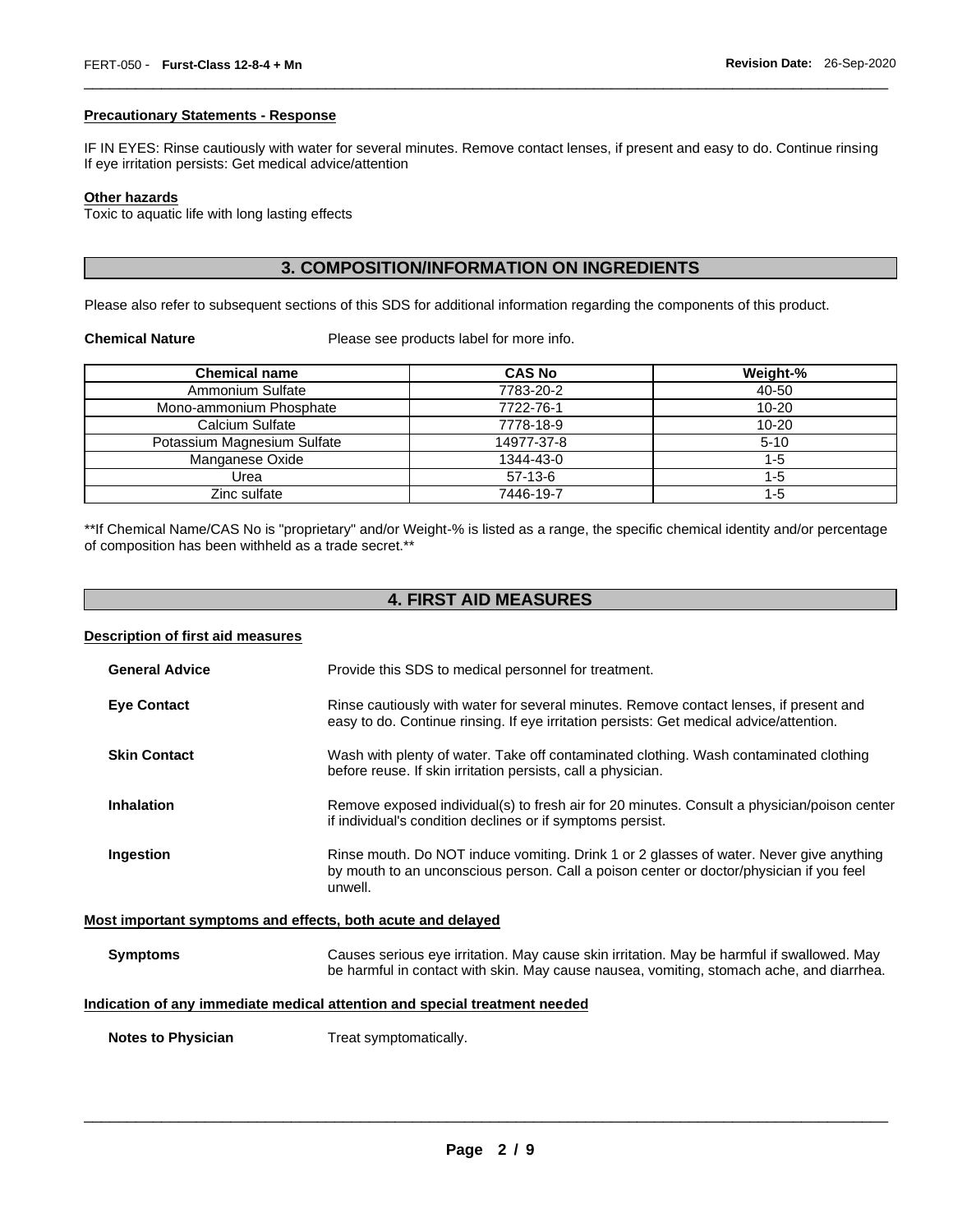### \_\_\_\_\_\_\_\_\_\_\_\_\_\_\_\_\_\_\_\_\_\_\_\_\_\_\_\_\_\_\_\_\_\_\_\_\_\_\_\_\_\_\_\_\_\_\_\_\_\_\_\_\_\_\_\_\_\_\_\_\_\_\_\_\_\_\_\_\_\_\_\_\_\_\_\_\_\_\_\_\_\_\_\_\_\_\_\_\_\_\_\_\_ **5. FIRE-FIGHTING MEASURES**

### **Suitable Extinguishing Media**

Use extinguishing measures that are appropriate to local circumstances and the surrounding environment.

**Unsuitable Extinguishing Media** Not determined.

### **Specific Hazards Arising from the Chemical**

Product is not flammable.

**Hazardous combustion products** Carbon oxides.

### **Protective equipment and precautions for firefighters**

As in any fire, wear self-contained breathing apparatus pressure-demand, MSHA/NIOSH (approved or equivalent) and full protective gear.

### **6. ACCIDENTAL RELEASE MEASURES**

#### **Personal precautions, protective equipment and emergency procedures**

| <b>Personal Precautions</b>                          | Wear protective clothing as described in Section 8 of this safety data sheet. Ventilate area<br>of leak or spill.                                         |
|------------------------------------------------------|-----------------------------------------------------------------------------------------------------------------------------------------------------------|
| <b>Environmental precautions</b>                     |                                                                                                                                                           |
| <b>Environmental precautions</b>                     | Do not allow into any sewer, on the ground or into any body of water. See Section 12 for<br>additional Ecological Information.                            |
| Methods and material for containment and cleaning up |                                                                                                                                                           |
| <b>Methods for Containment</b>                       | Prevent further leakage or spillage if safe to do so.                                                                                                     |
| <b>Methods for Clean-Up</b>                          | Avoid creating dust. Reclaim where possible. Sweep up and shovel into suitable containers<br>for disposal. For waste disposal, see section 13 of the SDS. |

### **7. HANDLING AND STORAGE**

#### **Precautions for safe handling**

**Advice on Safe Handling** Avoid generation of dust. Wear eye/face protection. Wear protective gloves/protective clothing. Do not eat, drink or smoke when using this product. Use personal protection recommended in Section 8. Wash face, hands and any exposed skin thoroughly after handling. Avoid breathing dusts. Use only in well ventilated areas. Observe precautions found on the label.

**Conditions for safe storage, including any incompatibilities**

**Storage Conditions** Keep containers tightly closed in a dry, cool and well-ventilated place. Keep in original container. Store at temperatures above 32°F.

| Incompatible Materials |  | Strong oxidizing agents. Strong acids. Strong bases. |
|------------------------|--|------------------------------------------------------|
|                        |  |                                                      |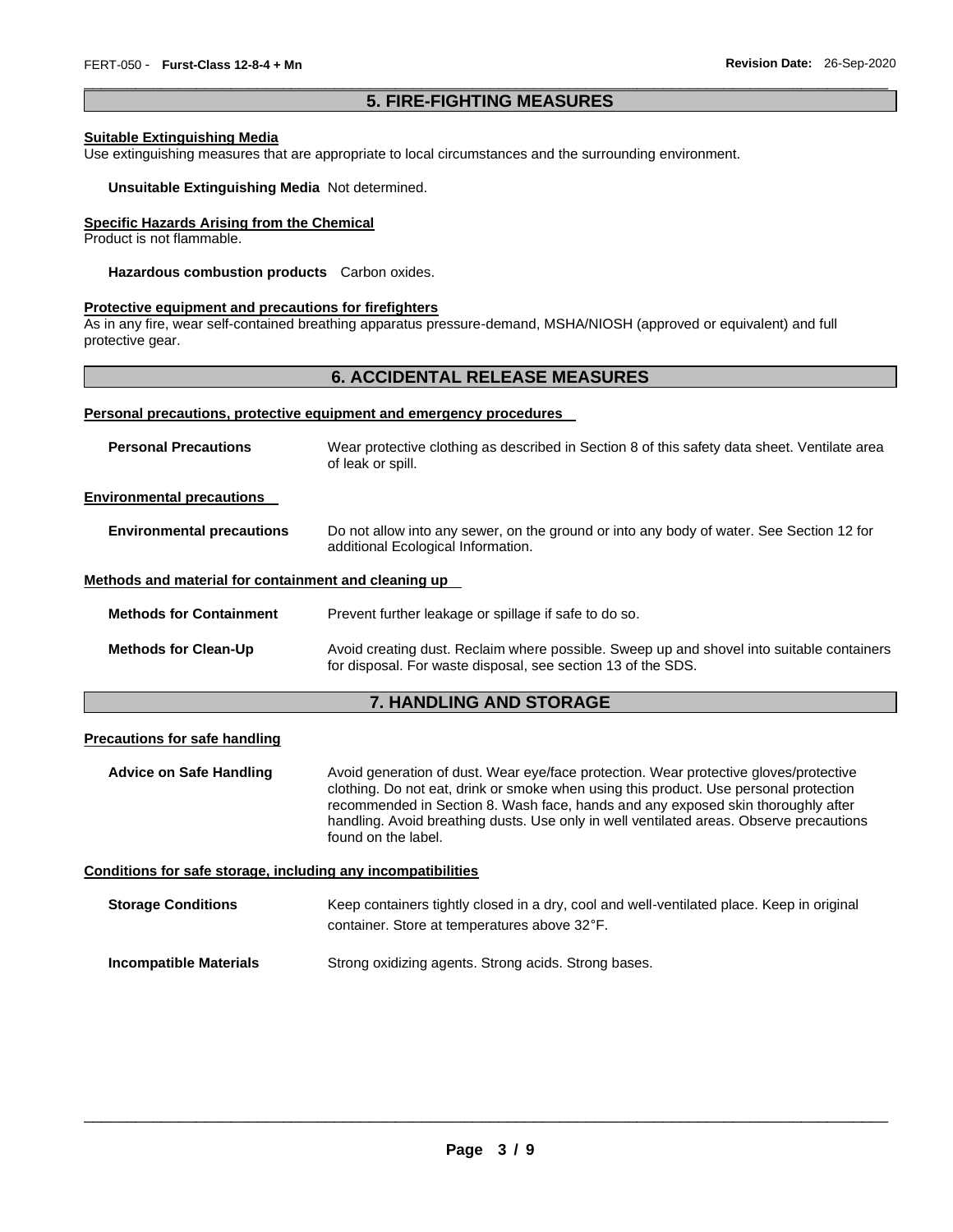### \_\_\_\_\_\_\_\_\_\_\_\_\_\_\_\_\_\_\_\_\_\_\_\_\_\_\_\_\_\_\_\_\_\_\_\_\_\_\_\_\_\_\_\_\_\_\_\_\_\_\_\_\_\_\_\_\_\_\_\_\_\_\_\_\_\_\_\_\_\_\_\_\_\_\_\_\_\_\_\_\_\_\_\_\_\_\_\_\_\_\_\_\_ **8. EXPOSURE CONTROLS/PERSONAL PROTECTION**

### **Exposure Guidelines**

| <b>Chemical name</b>   | <b>ACGIH TLV</b>                          | <b>OSHA PEL</b>                        | <b>NIOSH IDLH</b>                          |
|------------------------|-------------------------------------------|----------------------------------------|--------------------------------------------|
| Calcium Sulfate        | TWA: 10 mg/m <sup>3</sup> inhalable       | TWA: $15 \text{ mg/m}^3$<br>total dust | TWA: $10 \text{ mg/m}^3$<br>total dust     |
| 7778-18-9              | particulate matter                        | TWA: $5 \text{ mg/m}^3$ respirable     | TWA: $5 \text{ mg/m}^3$<br>respirable dust |
|                        |                                           | fraction                               |                                            |
|                        |                                           | (vacated) TWA: $15 \text{ mg/m}^3$     |                                            |
|                        |                                           | (vacated) TWA: 5 mg/m <sup>3</sup>     |                                            |
|                        |                                           | respirable fraction                    |                                            |
| Manganese Oxide        | TWA: 0.02 mg/m <sup>3</sup> Mn respirable | (vacated) Ceiling: $5 \text{ mg/m}^3$  | IDLH: 500 mg/m $3$ Mn                      |
| 1344-43-0              | particulate matter                        | Ceiling: 5 mg/m <sup>3</sup> Mn        | TWA: 1 mg/m <sup>3</sup> Mn                |
|                        | TWA: 0.1 mg/m <sup>3</sup> Mn inhalable   |                                        | STEL: 3 mg/m <sup>3</sup> Mn               |
|                        | particulate matter                        |                                        |                                            |
| <b>Ferrous Sulfate</b> | TWA: 1 mg/m $3$ Fe                        | (vacated) TWA: 1 mg/m $3$ Fe           | TWA: 1 mg/m $3$ Fe                         |
| 7782-63-0              |                                           |                                        |                                            |

*NIOSH IDLH Immediately Dangerous to Life or Health* 

### **Appropriate engineering controls**

| <b>Engineering Controls</b>     | Maintain eye wash fountain and quick-drench facilities in work area.                                                                                                                                                                                                                                                                  |  |  |
|---------------------------------|---------------------------------------------------------------------------------------------------------------------------------------------------------------------------------------------------------------------------------------------------------------------------------------------------------------------------------------|--|--|
|                                 | <u>Individual protection measures, such as personal protective equipment</u>                                                                                                                                                                                                                                                          |  |  |
| <b>Eye/Face Protection</b>      | Safety glasses as a minimum for protection. Refer to 29 CFR 1910.133 for eye and face<br>protection regulations.                                                                                                                                                                                                                      |  |  |
| <b>Skin and Body Protection</b> | Wear protective gloves and protective clothing. Refer to 29 CFR 1910.138 for appropriate<br>skin and body protection.                                                                                                                                                                                                                 |  |  |
| <b>Respiratory Protection</b>   | If necessary, wear a MSHA/NIOSH-approved respirator. Refer to 29 CFR 1910.134 for<br>respiratory protection requirements.                                                                                                                                                                                                             |  |  |
|                                 | <b>General Hygiene Considerations</b> Avoid contact with skin, eyes and clothing. After handling this product, wash hands before<br>eating, drinking, or smoking. If contact occurs, remove contaminated clothing. If needed,<br>take first aid action shown on section 4 of this SDS. Launder contaminated clothing before<br>reuse. |  |  |

### **9. PHYSICAL AND CHEMICAL PROPERTIES**

### **Information on basic physical and chemical properties**

| <b>Physical state</b><br>Appearance<br>Color                                                                                                                                                                                                                                                                                         | Solid<br>Not determined<br>Not determined                                                                                                                                | Odor<br><b>Odor Threshold</b> | Fertilizer-like<br>Not determined |
|--------------------------------------------------------------------------------------------------------------------------------------------------------------------------------------------------------------------------------------------------------------------------------------------------------------------------------------|--------------------------------------------------------------------------------------------------------------------------------------------------------------------------|-------------------------------|-----------------------------------|
| <b>Property</b><br>рH<br>Melting point / freezing point<br>Boiling point / boiling range<br><b>Flash point</b><br><b>Evaporation Rate</b><br><b>Flammability (Solid, Gas)</b><br><b>Flammability Limit in Air</b><br>Upper flammability or explosive<br>limits<br>Lower flammability or explosive<br>limits<br><b>Vapor Pressure</b> | Values<br>Not determined<br>Not determined<br>Not determined<br>Not determined<br>Not determined<br>Not determined<br>Not determined<br>Not determined<br>Not determined | • Method<br><b>Remarks</b>    |                                   |
|                                                                                                                                                                                                                                                                                                                                      |                                                                                                                                                                          |                               |                                   |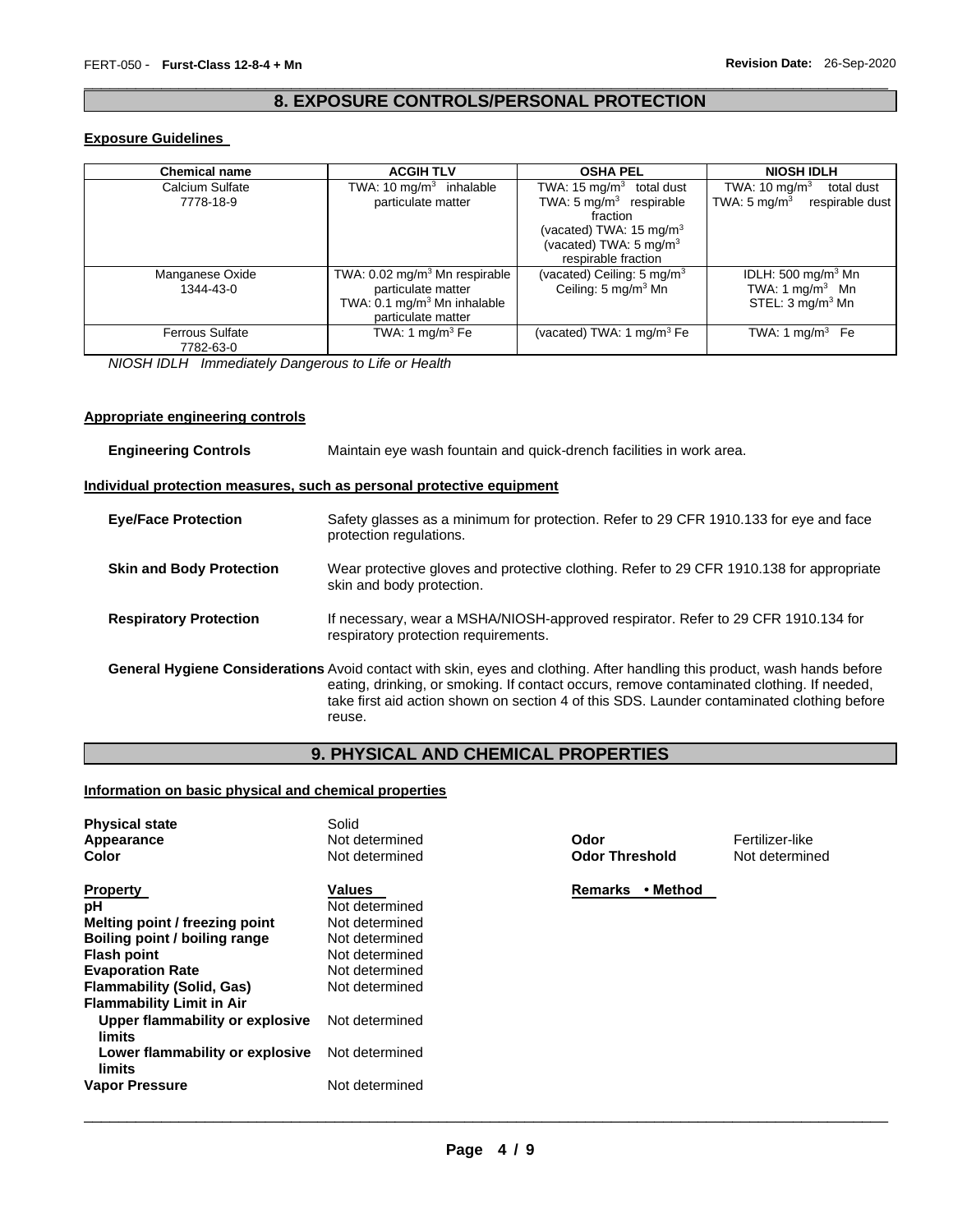| Not determined   |
|------------------|
| Not determined   |
| Soluble in water |
| Not determined   |
| Not determined   |
| Not determined   |
| Not determined   |
| Not determined   |
| Not determined   |
| Not determined   |
| Not determined   |
|                  |

## **10. STABILITY AND REACTIVITY**

\_\_\_\_\_\_\_\_\_\_\_\_\_\_\_\_\_\_\_\_\_\_\_\_\_\_\_\_\_\_\_\_\_\_\_\_\_\_\_\_\_\_\_\_\_\_\_\_\_\_\_\_\_\_\_\_\_\_\_\_\_\_\_\_\_\_\_\_\_\_\_\_\_\_\_\_\_\_\_\_\_\_\_\_\_\_\_\_\_\_\_\_\_

### **Reactivity**

Not reactive under normal conditions.

### **Chemical stability**

Stable under recommended storage conditions.

### **Possibility of hazardous reactions**

None under normal processing.

### **Conditions to Avoid**

Keep out of reach of children. Avoid generation of dust.

### **Incompatible materials**

Strong oxidizing agents. Strong acids. Strong bases.

### **Hazardous decomposition products**

None known based on information supplied.

### **11. TOXICOLOGICAL INFORMATION**

### **Information on likely routes of exposure**

| <b>Product Information</b> |                                                                                          |
|----------------------------|------------------------------------------------------------------------------------------|
| <b>Eye Contact</b>         | Causes serious eye irritation.                                                           |
| <b>Skin Contact</b>        | Prolonged contact may cause redness and irritation. May be harmful in contact with skin. |
| <b>Inhalation</b>          | May cause irritation if inhaled.                                                         |
| Ingestion                  | May cause nausea, vomiting, stomach ache, and diarrhea. May be harmful if swallowed.     |

### **Component Information**

| <b>Chemical name</b>                 | Oral LD50             | <b>Dermal LD50</b>      | <b>Inhalation LC50</b>   |
|--------------------------------------|-----------------------|-------------------------|--------------------------|
| Ammonium Sulfate<br>7783-20-2        | = 2840 mg/kg<br>(Rat) | $>$ 2000 mg/kg (Rat)    | $\overline{\phantom{0}}$ |
| Mono-ammonium Phosphate<br>7722-76-1 | = 5750 mg/kg<br>(Rat) | Rabbit)<br>> 7940 mg/kg | -                        |
| Calcium Sulfate<br>7778-18-9         | (Rat)<br>> 3000 mg/kg |                         | $\,$                     |
| Potassium Chloride<br>7447-40-7      | = 2600 mg/kg<br>(Rat) | -                       | -                        |
| Urea<br>$57-13-6$                    | (Rat)<br>= 8471 mg/kg |                         | -                        |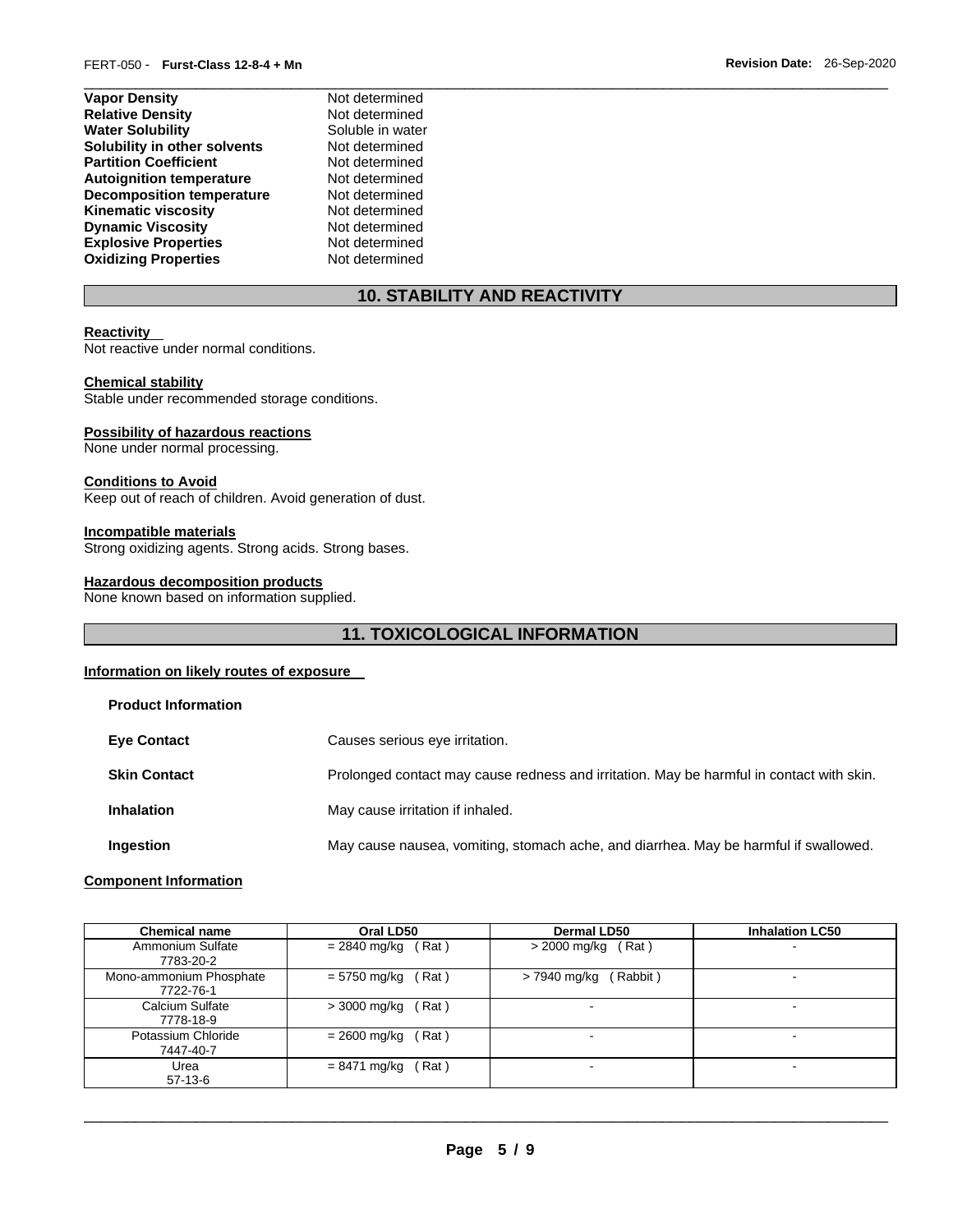### **Symptoms related to the physical, chemical and toxicological characteristics**

| <b>Symptoms</b>                       | Please see section 4 of this SDS for symptoms.                                                                                               |  |  |
|---------------------------------------|----------------------------------------------------------------------------------------------------------------------------------------------|--|--|
|                                       | Delayed and immediate effects as well as chronic effects from short and long-term exposure                                                   |  |  |
| Carcinogenicity                       | Based on the information provided, this product does not contain any carcinogens or<br>potential carcinogens as listed by OSHA, IARC or NTP. |  |  |
| <b>Numerical measures of toxicity</b> |                                                                                                                                              |  |  |

\_\_\_\_\_\_\_\_\_\_\_\_\_\_\_\_\_\_\_\_\_\_\_\_\_\_\_\_\_\_\_\_\_\_\_\_\_\_\_\_\_\_\_\_\_\_\_\_\_\_\_\_\_\_\_\_\_\_\_\_\_\_\_\_\_\_\_\_\_\_\_\_\_\_\_\_\_\_\_\_\_\_\_\_\_\_\_\_\_\_\_\_\_

### **The following values are calculated based on chapter 3.1 of the GHS document** .

| Oral LD50          | 3,081.80 mg/kg |  |
|--------------------|----------------|--|
| <b>Dermal LD50</b> | 3,267.53 mg/kg |  |

### **12. ECOLOGICAL INFORMATION**

### **Ecotoxicity**

Toxic to aquatic life with long lasting effects.

### **Component Information**

| <b>Chemical name</b>    | Algae/aquatic plants   | Fish                                                           | <b>Crustacea</b>                     |
|-------------------------|------------------------|----------------------------------------------------------------|--------------------------------------|
| Ammonium Sulfate        |                        | 250: 96 h Brachydanio rerio mg/L                               | 14: 48 h Daphnia magna mg/L LC50     |
| 7783-20-2               |                        | LC50 32.2 - 41.9: 96 h                                         | 423: 24 h Daphnia magna mg/L         |
|                         |                        | Oncorhynchus mykiss mg/L LC50                                  | <b>EC50</b>                          |
|                         |                        | flow-through 18: 96 h Cyprinus                                 |                                      |
|                         |                        | carpio mg/L LC50 123 - 128: 96 h                               |                                      |
|                         |                        | Poecilia reticulata mg/L LC50                                  |                                      |
|                         |                        | semi-static 460 - 1000: 96 h                                   |                                      |
|                         |                        | Leuciscus idus mg/L LC50 static                                |                                      |
|                         |                        | 420: 96 h Brachydanio rerio mg/L<br>LC50 semi-static 480: 96 h |                                      |
|                         |                        | Brachydanio rerio mg/L LC50                                    |                                      |
|                         |                        | flow-through 126: 96 h Poecilia                                |                                      |
|                         |                        | reticulata mg/L LC50 5.2 - 8.2: 96 h                           |                                      |
|                         |                        | Oncorhynchus mykiss mg/L LC50                                  |                                      |
|                         |                        | static 100: 96 h Pimephales                                    |                                      |
|                         |                        | promelas mg/L LC50                                             |                                      |
| Mono-ammonium Phosphate |                        | 85.9: 96 h Oncorhynchus mykiss                                 |                                      |
| 7722-76-1               |                        | mg/L LC50 static                                               |                                      |
| Calcium Sulfate         |                        | 1970: 96 h Pimephales promelas                                 | 3200: 120 h Nitscheria linearis mg/L |
| 7778-18-9               |                        | mg/L LC50 static 2980: 96 h                                    | EC <sub>50</sub>                     |
|                         |                        | Lepomis macrochirus mg/L LC50                                  |                                      |
|                         |                        | static                                                         |                                      |
| Potassium Chloride      | 2500: 72 h Desmodesmus | 1060: 96 h Lepomis macrochirus                                 | 83: 48 h Daphnia magna mg/L          |
| 7447-40-7               | subspicatus mg/L EC50  | mg/L LC50 static 750 - 1020: 96 h                              | EC50 Static 825: 48 h Daphnia        |
|                         |                        | Pimephales promelas mg/L LC50                                  | magna mg/L EC50                      |
|                         |                        | static                                                         |                                      |
| Urea                    |                        | 16200 - 18300: 96 h Poecilia                                   | 10000: 24 h Daphnia magna Straus     |
| $57-13-6$               |                        | reticulata mg/L LC50                                           | mg/L EC50 3910: 48 h Daphnia         |
|                         |                        |                                                                | magna mg/L EC50 Static               |

### **Persistence/Degradability**

Not determined.

### **Bioaccumulation**

There is no data for this product.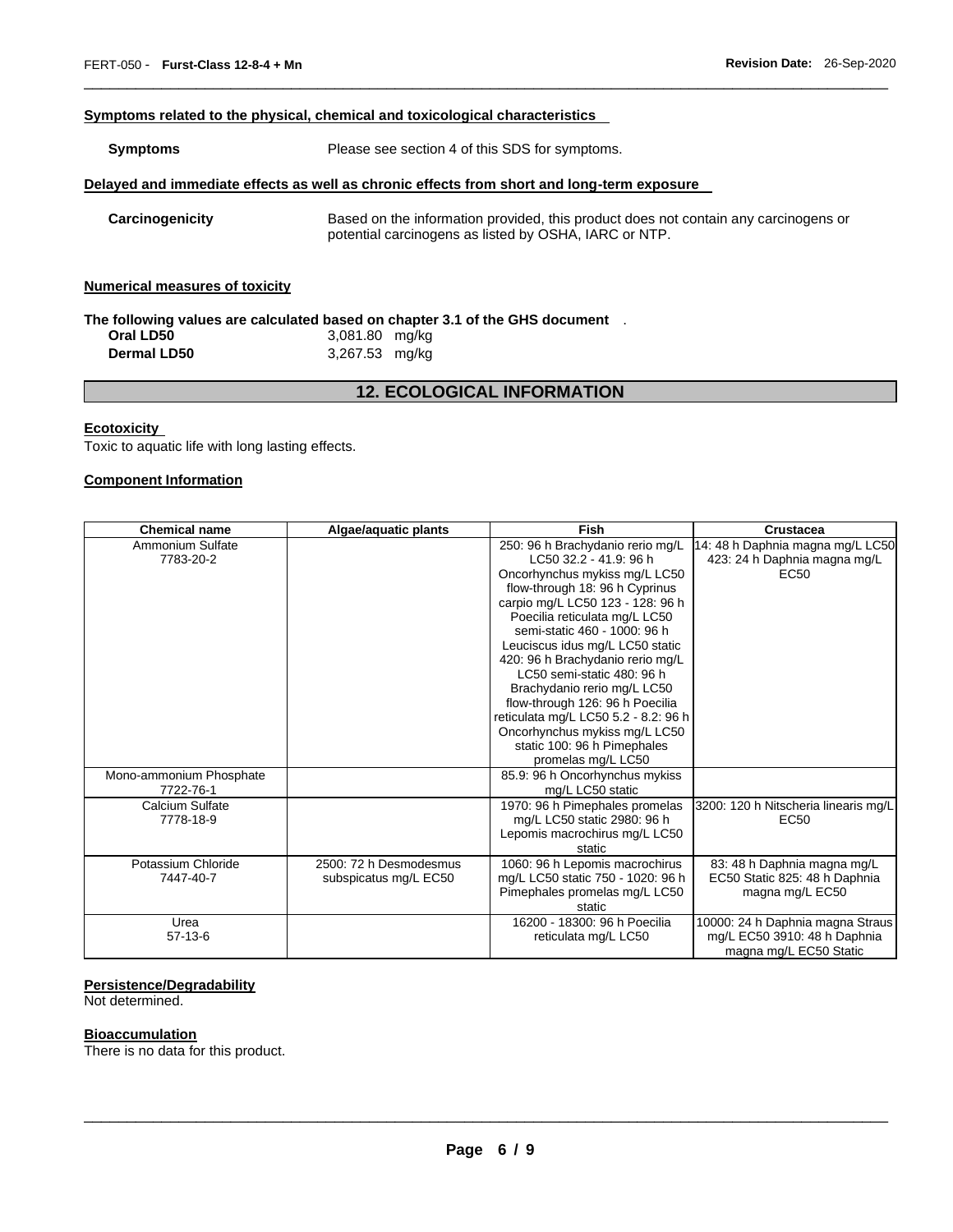### **Mobility**

| <b>Chemical name</b>          | <b>Partition coefficient</b> |
|-------------------------------|------------------------------|
| Ammonium Sulfate<br>7783-20-2 | -5. .                        |
| Urea<br>$57 - 13 - 6$         | $-1.59$                      |

\_\_\_\_\_\_\_\_\_\_\_\_\_\_\_\_\_\_\_\_\_\_\_\_\_\_\_\_\_\_\_\_\_\_\_\_\_\_\_\_\_\_\_\_\_\_\_\_\_\_\_\_\_\_\_\_\_\_\_\_\_\_\_\_\_\_\_\_\_\_\_\_\_\_\_\_\_\_\_\_\_\_\_\_\_\_\_\_\_\_\_\_\_

### **Other Adverse Effects**

Not determined

### **13. DISPOSAL CONSIDERATIONS**

### **Waste Treatment Methods**

| <b>Disposal of Wastes</b>     | Disposal should be in accordance with applicable regional, national and local laws and<br>regulations. |
|-------------------------------|--------------------------------------------------------------------------------------------------------|
| <b>Contaminated Packaging</b> | Disposal should be in accordance with applicable regional, national and local laws and<br>regulations. |

### **California Hazardous Waste Status**

| <b>Chemical name</b> | California Hazardous Waste Status |
|----------------------|-----------------------------------|
| Zinc sulfate         | Toxic                             |
| 7446-19-7            |                                   |

### **14. TRANSPORT INFORMATION**

| <b>Note</b>                       | Please see current shipping paper for most up to date shipping information, including<br>exemptions and special circumstances. |  |  |
|-----------------------------------|--------------------------------------------------------------------------------------------------------------------------------|--|--|
| <u>DOT</u>                        | Not regulated                                                                                                                  |  |  |
| <u>IATA</u>                       | Not regulated                                                                                                                  |  |  |
| <b>IMDG</b>                       | Not regulated                                                                                                                  |  |  |
| <b>15. REGULATORY INFORMATION</b> |                                                                                                                                |  |  |

#### **International Inventories**

| <b>Chemical name</b>    |                           | TSCA TSCA Inventory   DSL/NDSL   EINECS/ELI  <br><b>Status</b> | <b>NCS</b> | <b>ENCS</b> | <b>IECSC</b> | <b>KECL</b> | <b>PICCS</b> | <b>AICS</b> |
|-------------------------|---------------------------|----------------------------------------------------------------|------------|-------------|--------------|-------------|--------------|-------------|
| Ammonium Sulfate        | x                         | <b>ACTIVE</b>                                                  |            |             |              |             |              |             |
| Mono-ammonium Phosphate | $\checkmark$              | <b>ACTIVE</b>                                                  |            |             |              |             |              |             |
| Calcium Sulfate         | v<br>ᄉ                    | <b>ACTIVE</b>                                                  |            |             |              |             |              |             |
| Manganese Oxide         | х                         | <b>ACTIVE</b>                                                  |            |             |              |             |              |             |
| Potassium Chloride      | X                         | <b>ACTIVE</b>                                                  |            |             |              |             |              |             |
| Urea                    | v<br>⋏                    | <b>ACTIVE</b>                                                  |            |             |              |             |              |             |
| Zinc sulfate            | $\checkmark$<br>$\lambda$ |                                                                |            |             |              |             |              |             |
| <b>Ferrous Sulfate</b>  | х                         |                                                                |            |             |              |             |              |             |

#### **Legend:**

*TSCA - United States Toxic Substances Control Act Section 8(b) Inventory* 

*DSL/NDSL - Canadian Domestic Substances List/Non-Domestic Substances List* 

*EINECS/ELINCS - European Inventory of Existing Chemical Substances/European List of Notified Chemical Substances* 

*ENCS - Japan Existing and New Chemical Substances* 

*IECSC - China Inventory of Existing Chemical Substances* 

*KECL - Korean Existing and Evaluated Chemical Substances* 

*PICCS - Philippines Inventory of Chemicals and Chemical Substances*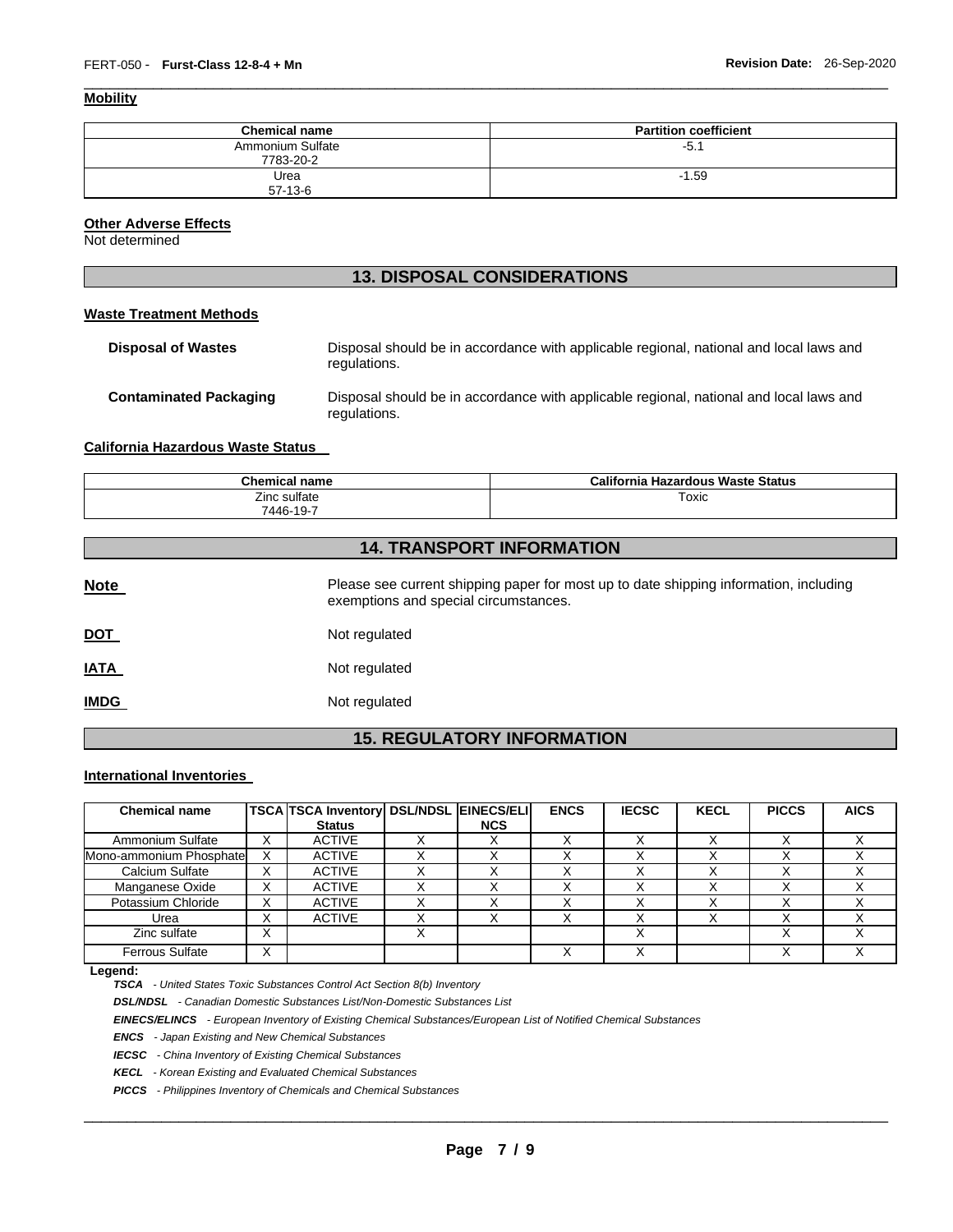\_\_\_\_\_\_\_\_\_\_\_\_\_\_\_\_\_\_\_\_\_\_\_\_\_\_\_\_\_\_\_\_\_\_\_\_\_\_\_\_\_\_\_\_\_\_\_\_\_\_\_\_\_\_\_\_\_\_\_\_\_\_\_\_\_\_\_\_\_\_\_\_\_\_\_\_\_\_\_\_\_\_\_\_\_\_\_\_\_\_\_\_\_ *AICS - Australian Inventory of Chemical Substances* 

#### **US Federal Regulations**

### **CERCLA**

This material, as supplied, contains one or more substances regulated as a hazardous substance under the Comprehensive Environmental Response Compensation and Liability Act (CERCLA) (40 CFR 302)

| <b>Chemical name</b>   | <b>Hazardous Substances RQs</b> | <b>CERCLA/SARA RQ</b> | <b>Reportable Quantity (RQ)</b> |
|------------------------|---------------------------------|-----------------------|---------------------------------|
| <b>Ferrous Sulfate</b> | '000 lb                         |                       | RQ 1000 lb final RQ             |
| 7782-63-0              |                                 |                       | RQ 454 kg final RQ              |

### **SARA 313**

Section 313 of Title III of the Superfund Amendments and Reauthorization Act of 1986 (SARA). This product contains a chemical or chemicals which are subject to the reporting requirements of the Act and Title 40 of the Code of Federal Regulations, Part 372

| <b>Chemical name</b>                | <b>CAS No</b> | Weight-%  | <b>SARA 313 - Threshold</b><br>Values % |
|-------------------------------------|---------------|-----------|-----------------------------------------|
| Ammonium Sulfate - 7783-20-2        | 7783-20-2     | 40-50     |                                         |
| Mono-ammonium Phosphate - 7722-76-1 | 7722-76-1     | $10 - 20$ |                                         |
| Manganese Oxide - 1344-43-0         | 1344-43-0     | 1-5       |                                         |
| Zinc sulfate - 7446-19-7            | 7446-19-7     | 1-5       |                                         |

### **CWA (Clean Water Act)**

This product contains the following substances which are regulated pollutants pursuant to the Clean Water Act (40 CFR 122.21 and 40 CFR 122.42)

| <b>Chemical name</b> | <b>CWA</b><br>Reportable<br>Quantities | <b>CWA</b><br><b>Toxic Pollutants</b> | <b>CWA</b><br><b>Priority Pollutants</b> | <b>CWA</b><br><b>Hazardous</b><br><b>Substances</b> |
|----------------------|----------------------------------------|---------------------------------------|------------------------------------------|-----------------------------------------------------|
| Zinc sulfate         |                                        |                                       |                                          |                                                     |

### **US State Regulations**

### **California Proposition 65**

This product does not contain any Proposition 65 chemicals.

### **U.S. State Right-to-Know Regulations**

| <b>Chemical name</b>                | <b>New Jersey</b> | <b>Massachusetts</b> | Pennsylvania |
|-------------------------------------|-------------------|----------------------|--------------|
| Calcium Sulfate<br>7778-18-9        | $\lambda$         | $\cdot$              |              |
| Manganese Oxide<br>1344-43-0        |                   |                      |              |
| Zinc sulfate<br>7446-19-7           |                   |                      |              |
| <b>Ferrous Sulfate</b><br>7782-63-0 |                   |                      |              |